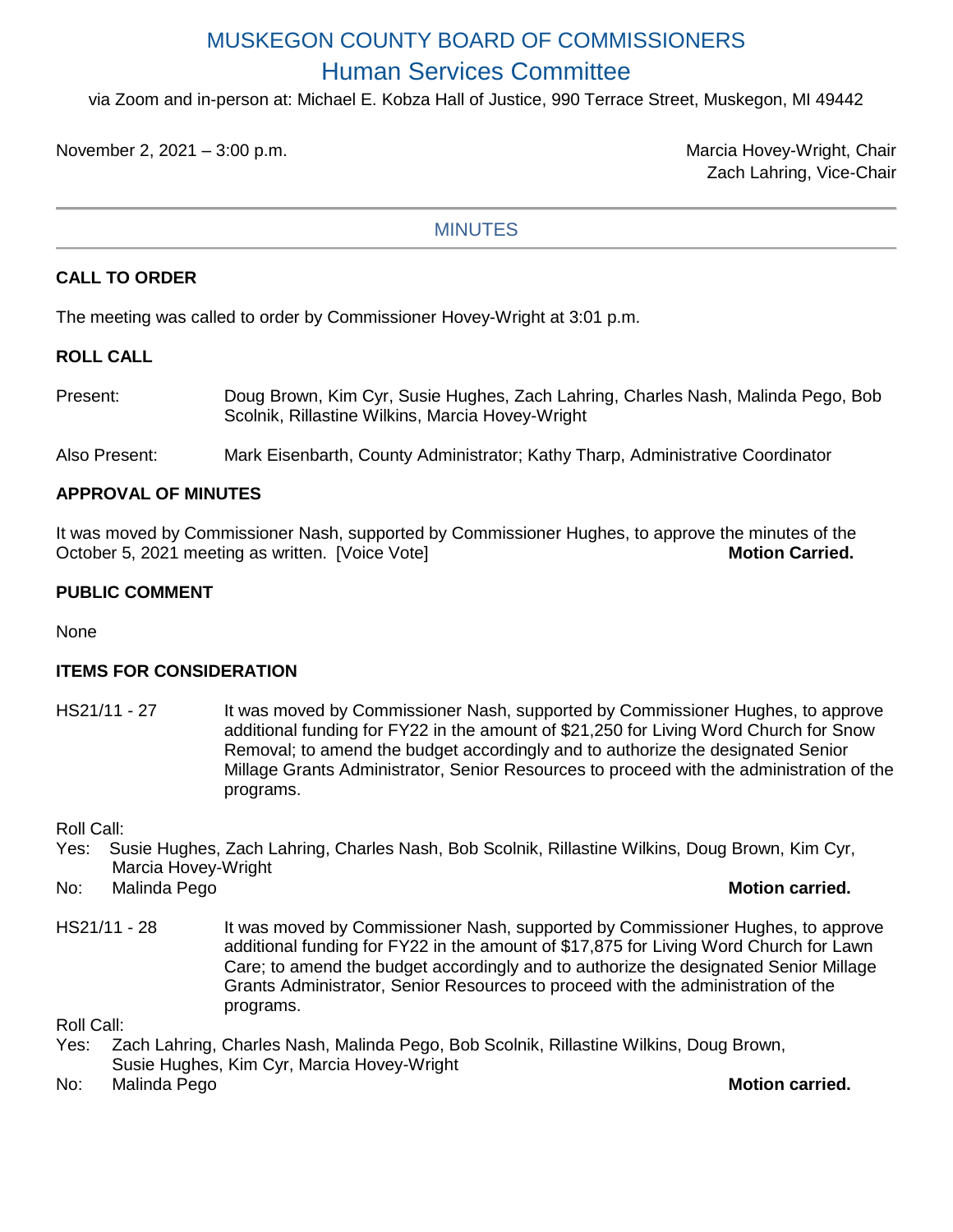Human Services Committee Minutes – November 2, 2021 Page 2

HS21/11 - 29 It was moved by Commissioner Nash, supported by Commissioner Wilkins, to approve additional Senior Millage funding for FY22 in the amount of \$8,228 for a total of \$613,074 funds to the local municipalities to coordinate and provide services, programs and/or activities for seniors in their jurisdiction; and amend the budget accordingly.

Roll Call:

- Yes: Charles Nash, Malinda Pego, Bob Scolnik, Rillastine Wilkins, Doug Brown, Susie Hughes, Kim Cyr, Zach Lahring, Marcia Hovey-Wright
- No: None **Motion carried.**
- HS21/11 30 It was moved by Commissioner Nash, supported by Commissioner Wilkins, to authorize Public Health to accept funding from the Lakeshore Regional Entity in the amount of \$336,000 for substance abuse prevention services in Muskegon County effective October 1, 2021 to September 30, 2022; adjust the budget accordingly and further authorize the Public Health Director to sign the related agreement.

Roll Call:

Yes: Malinda Pego, Bob Scolnik, Rillastine Wilkins, Doug Brown, Susie Hughes, Kim Cyr, Zach Lahring, Charles Nash, Marcia Hovey-Wright

No: None **Motion carried.**

HS21/11 - 31 It was moved by Commissioner Nash, supported by Commissioner Hughes, to authorize Public Health to FY22 Lakeshore Regional Entity Gambling Disorder Prevention Project Grant in the amount of \$35,000; adjust the budget accordingly and further authorize the Public Health Director to sign the related agreement.

Roll Call:

Yes: Bob Scolnik, Rillastine Wilkins, Doug Brown, Susie Hughes, Kim Cyr, Zach Lahring, Charles Nash, Malinda Pego, Marcia Hovey-Wright

No: None **Motion carried.**

HS21/11 - 32 It was moved by Commissioner Nash, supported by Commissioner Wilkins, to authorize Public Health to accept the Lakeshore Regional Entity COVID-19 Block Grant funding in the amount of \$55,785; adjust the budget accordingly and further authorize the Public Health Director to sign the related agreement.

Roll Call:

Yes: Rillastine Wilkins, Doug Brown, Susie Hughes, Kim Cyr, Zach Lahring, Charles Nash, Malinda Pego, Bob Scolnik, Marcia Hovey-Wright

No: None **Motion carried.**

## **UNFINISHED BUSINESS**

None

## **NEW BUSINESS**

None